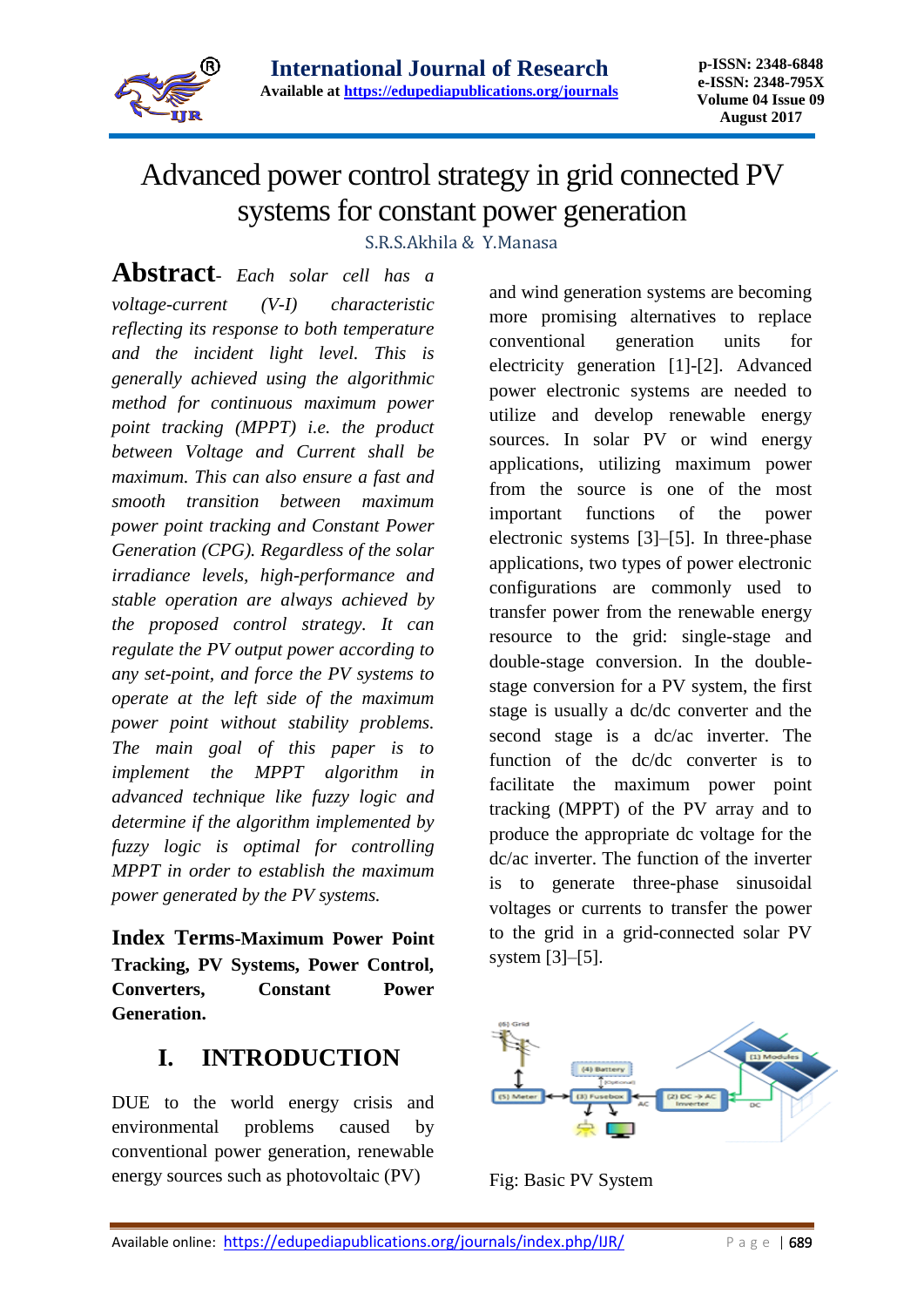

Now-a-days, Maximum power point tracking technique has become compulsory for grid-connected PV systems for maximum power yield. But for more power generation we need to install more PV systems, which results in high cost factor, so the easy and better way to generate maximum power is nothing but modifying the MPPT technique at the PV inverter level. So that we can yield constant power generation (CPG)



Fig: MPPT Mode during 1,3,5 & CPG mode during 2,4.

Among all algorithms CPG based on Perturb & Observe algorithm was introduced in single stage PV configuration. But controlling operation of that algorithm is limit only to the right side of the Maximum power point (MPP) of the PV arrays because of its single stage configuration. Because of this drawback the complete system performance gets decreased when there occurs any sudden change in its irradiance conditions. Even we also experience open-circuit condition .So; we go for two stage grid -connected PV system configuration in order to tackle the above issues and achieve stability factor.[5]-[9]



Fig: Stability issues of conventional CPG algorithm, when operating point is located at right side of MPP.

## **II. Conventional CPG Algorithm**

### A. System Configuration

 The Basic configuration of the two stage grid connected PV system and its control structure is discussed in detail and shown below. Its control is implemented in the boost converter and the inverter is realized using a cascaded control where the DC-Link is maintained constant throughout the configuration. The PV Systems operate at the unity power point which means that only the active power is injected to the grid.

 As mentioned earlier, the two-stage configuration can extend its operating range for both MPPT & CPG techniques.Even if the voltage level is lower than required in the two-stage configuration then we can boost the voltage using the boost converter to the required voltage level and fed the voltage to the PV inverter. We also place L-C-L filter in order to remove any kind of harmonics or ripples in the system in order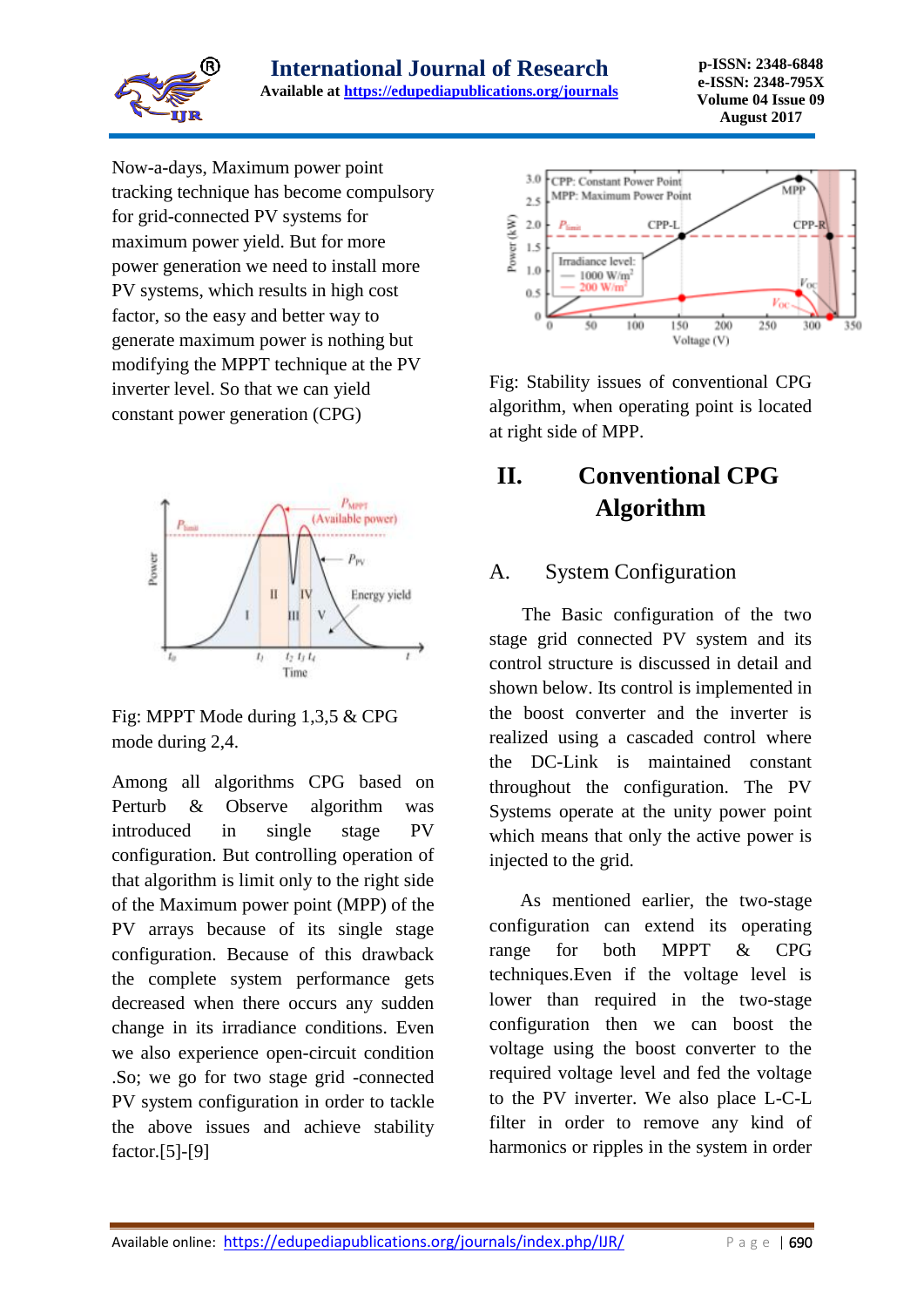

to ensure smooth power delivery to the grid.[10]

#### B. Control structure



Fig: Control structure of Perturb & Observe algorithm based on the CPG Technique where Proportional Integral (PI) is adopted.

C. Issues of P&O-CPG Algorithm

The P&O-CPG method has satisfied performance under the slow changing irradiance conditions i.e., during a clear day, when the operating point is at the left side of the MPP. But when the irradiance fluctuates there results in several power losses and overshoots .We can analyse these overshoots and power losses using operational trajectory of the PV systems.



Fig: Operating trajectory of the algorithm during fast changing irradiance condition.

 These power losses and overshoots can be minimized by using advanced technique like simulink based on fuzzy logic technique. Even the system performance can also be developed using this technique. Simultaneously the Simulink results are mentioned below in detail.

#### **III. FUZZZY LOGIC**

Recently, FLC are introduced for MPPT in the PV system. These controllers are robust and advantageous as in their design procedure exact model information is not required. [11]. The main parts of a fuzzy logic controller are fuzzification, inference, rule base and defuzzification, are shown in figure.



The scheme of P&O –CPG control is as shown below:

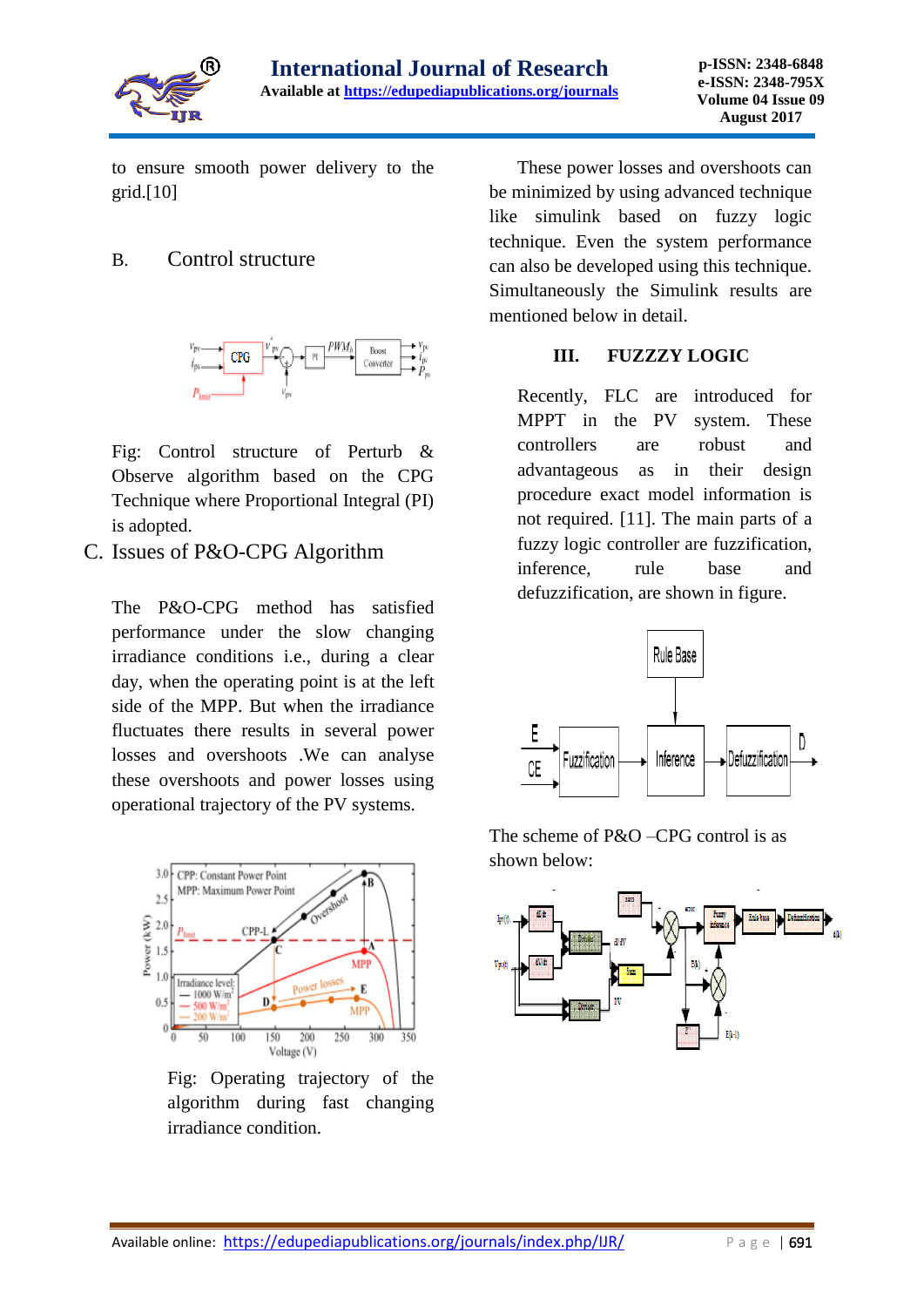

## **IV. Simulation Results**



Fig: V-I Characteristics of PV module



Fig : P-V Characteristics of PV module



Fig: V-I Characteristics of PV Array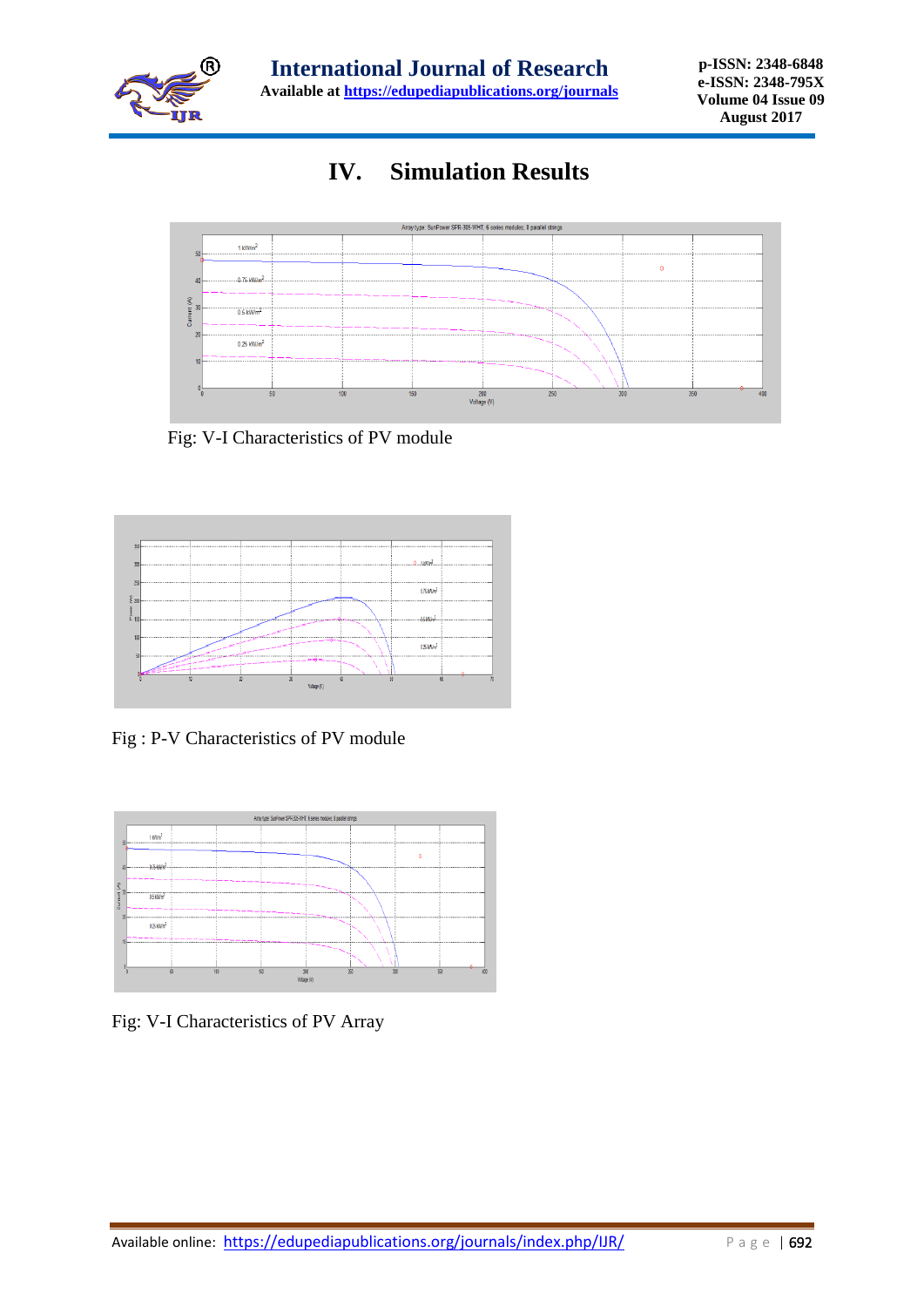



Fig: P-V Characteristics of PV Array



Fig: Grid voltage and currents



Fig : PWM Technique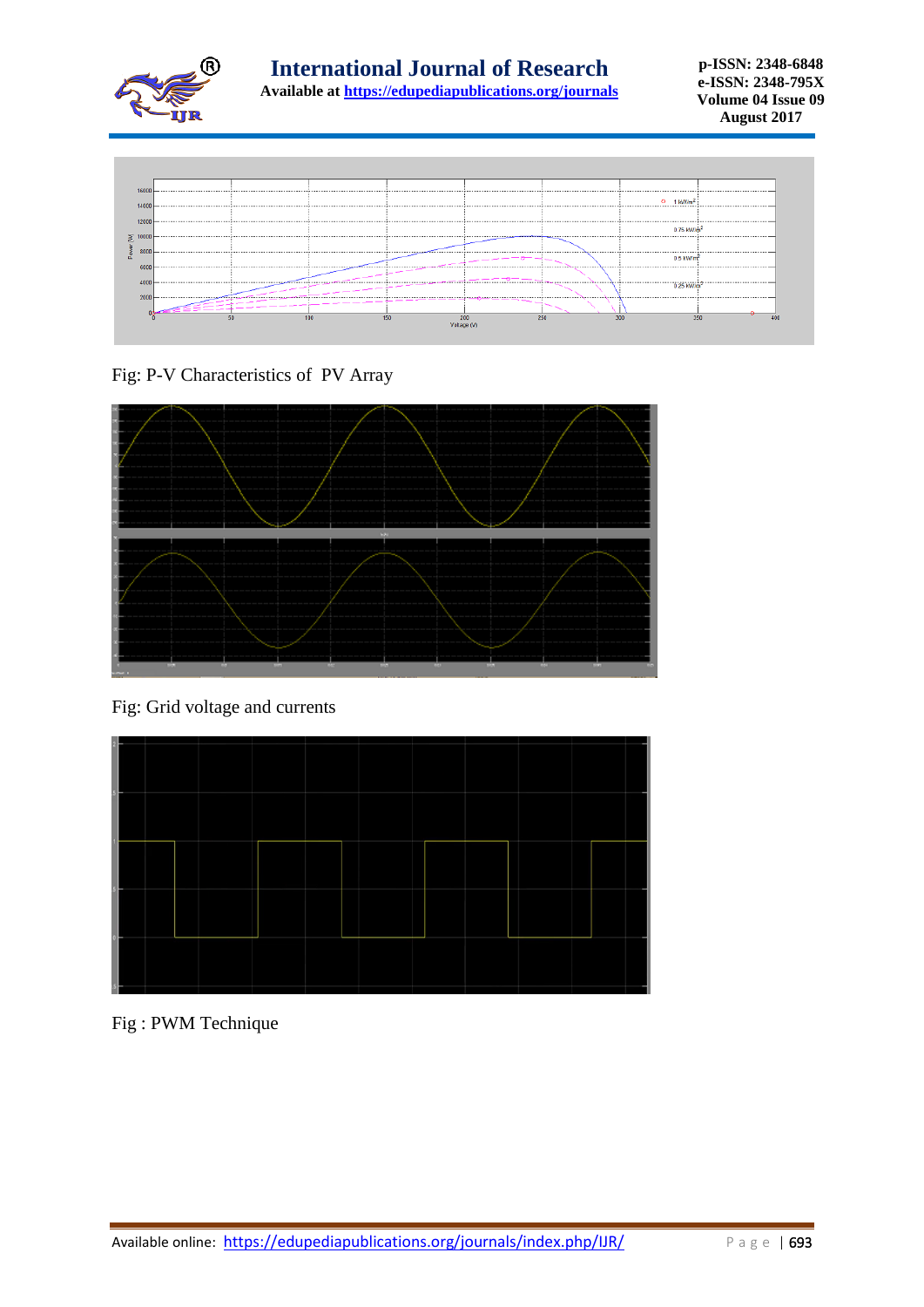



Fig : Constant power generation in CPG algorithm.



Fig: Constant power generation using fuzzy logic

## **V. CONCLUSION**

A high performance active power control scheme for maximum feed in power has been developed in this paper. This proposed paper provides a solution to operate the PV system at the left side of the MPP and provide the stability for the system. Even using the fuzzy logic we can improve the system accuracy and also the system performance. It also minimizes the power losses and also minimizes the overshoots.

#### **REFERENCES**

[1] O. M. Toledo, D. O. Filho, and A. S. A. C. Denis, "Distributed photovoltaic generation and energy storage systems: A